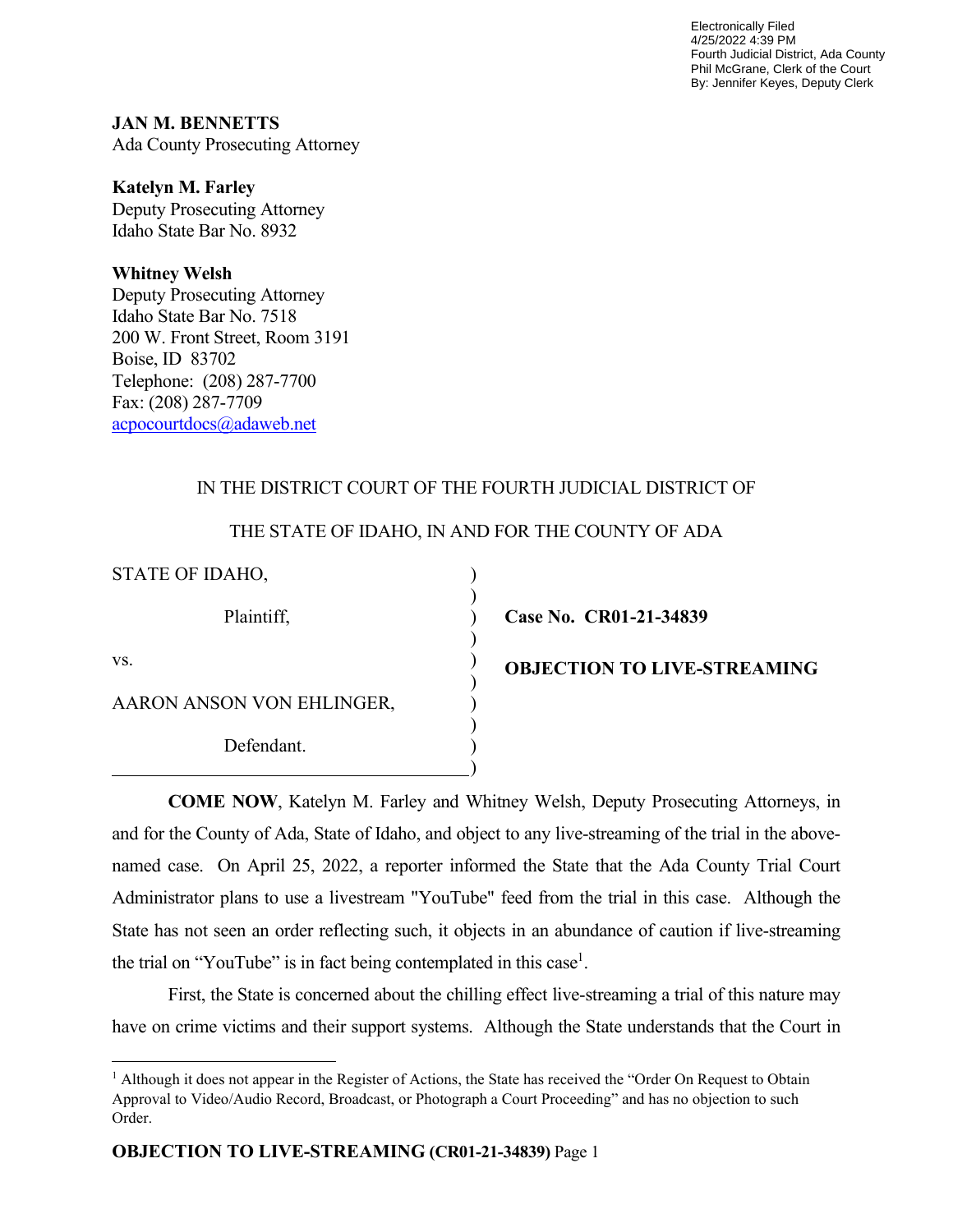no way would allow any streaming of the complaining witness's testimony, the State frequently calls people close to the victim as witnesses in these types of cases. Specifically in this case, the State has subpoenaed the victim's mother; the defense has subpoenaed a close friend. The State would like to shield these people from suffering the same type of harassment the victim has suffered in this case. Moreover, details of the medical examinations the victim underwent in this case include highly personal information that would not appropriate to be live-streamed. There is a difference between a witness agreeing to take the stand in a trial open to the public and a trial that is being streamed live via "YouTube." While victims and witnesses may choose to engage in the former, their consent and understanding of the process does not always extend to the latter.

 Second, the content of the trial may violate YouTube's user policy and community standards. The Information in this case alleges that the Defendant forcibly raped the victim. Although the State will not introduce direct video, audio, or photos of such, the content of testimony and evidence includes "[n]on-consensual sex acts or unwanted sexualization." Thus, it is the State's understanding that YouTube may terminate the Court's live feed at any time for its failure to comply with their policies.

 Finally, the State is concerned that no order or guideline for viewers, including a prohibition to copy, has been entered into the Court's record. Even if the Court were to enter such an order, enforcing it would be nearly impossible given that the live-stream would go well beyond the borders of Ada County. The Court's inability to enforce such an order could lead to unintended consequences that deprive the parties of the proper administration of justice. I.C.A.R 45(a). It is likely that the evidence presented at trial, if disseminated to the public, could complicate the parties' abilities to find unbiased jurors should this trial end in a mistrial. Further, this trial is expected to extend beyond just one day. If evidence presented on the initial days of trial is disseminated to the public, the parties' abilities to exclude trial witnesses from being privy to trial testimony may be compromised.

**OBJECTION TO LIVE-STREAMING (CR01-21-34839)** Page 2 The State agrees that public does have a right to view the trial in this case. However, that right does not necessitate a live "YouTube" feed, where the distribution of such feed cannot be controlled by the Court, the content of which may violate "YouTube" policy. There are no current restrictions regarding the numbers of persons permitted in a courtroom due to Covid. The only limitation is the courtroom size. Should the numbers of interested public exceed courtroom capacity, allowing the public access to the trial by streaming it to another space in the Ada County Courthouse, where the Court can issue an order regarding any restrictions to videoing or copying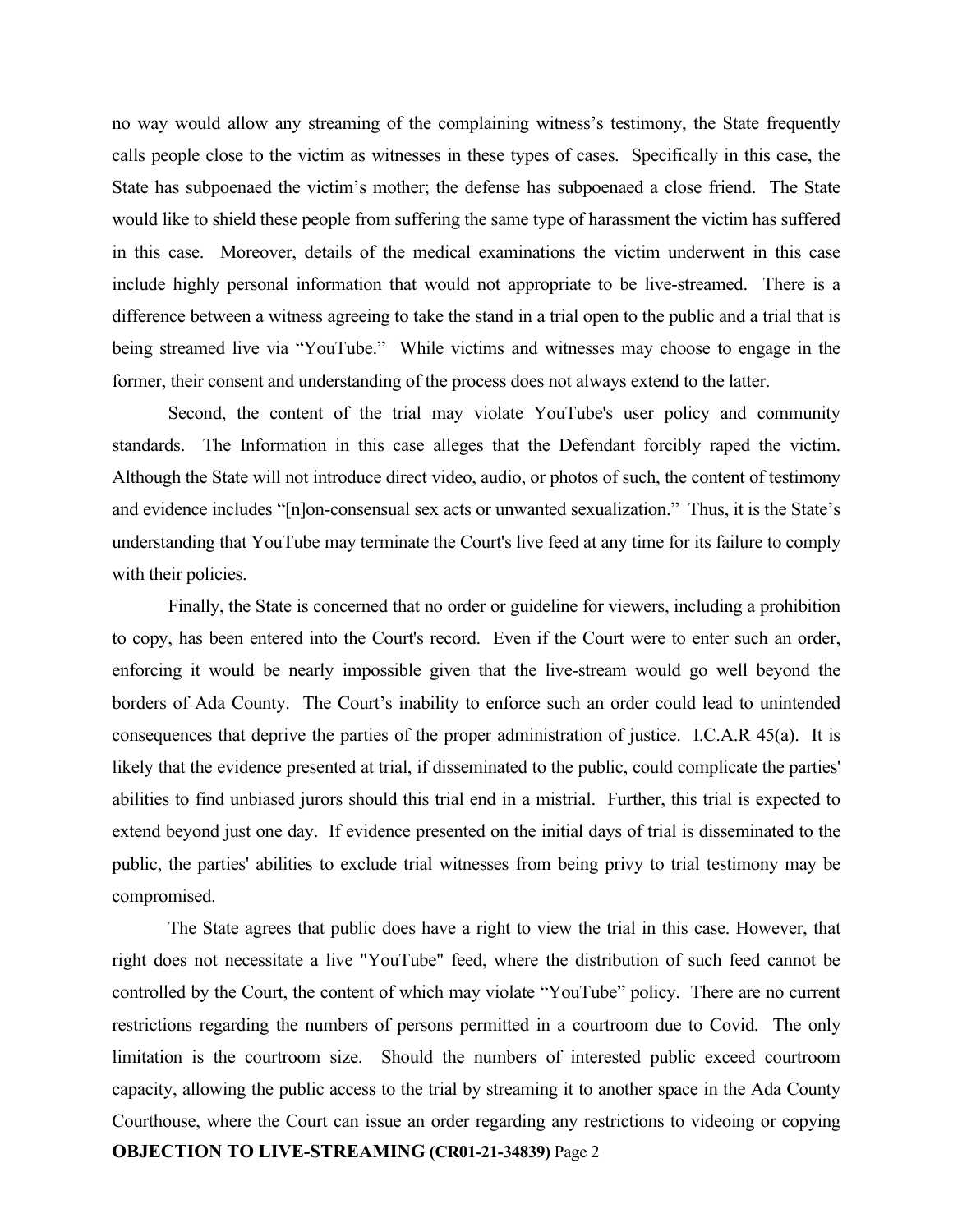content pursuant to Idaho Court Administrative Rule 45, is a reasonable accommodation which assures the proper administration of justice.

DATED 4/25/2022

**JAN M. BENNETTS** Ada County Prosecuting Attorney

 $\overline{a}$ 

By: Whitney Welsh Deputy Prosecuting Attorney